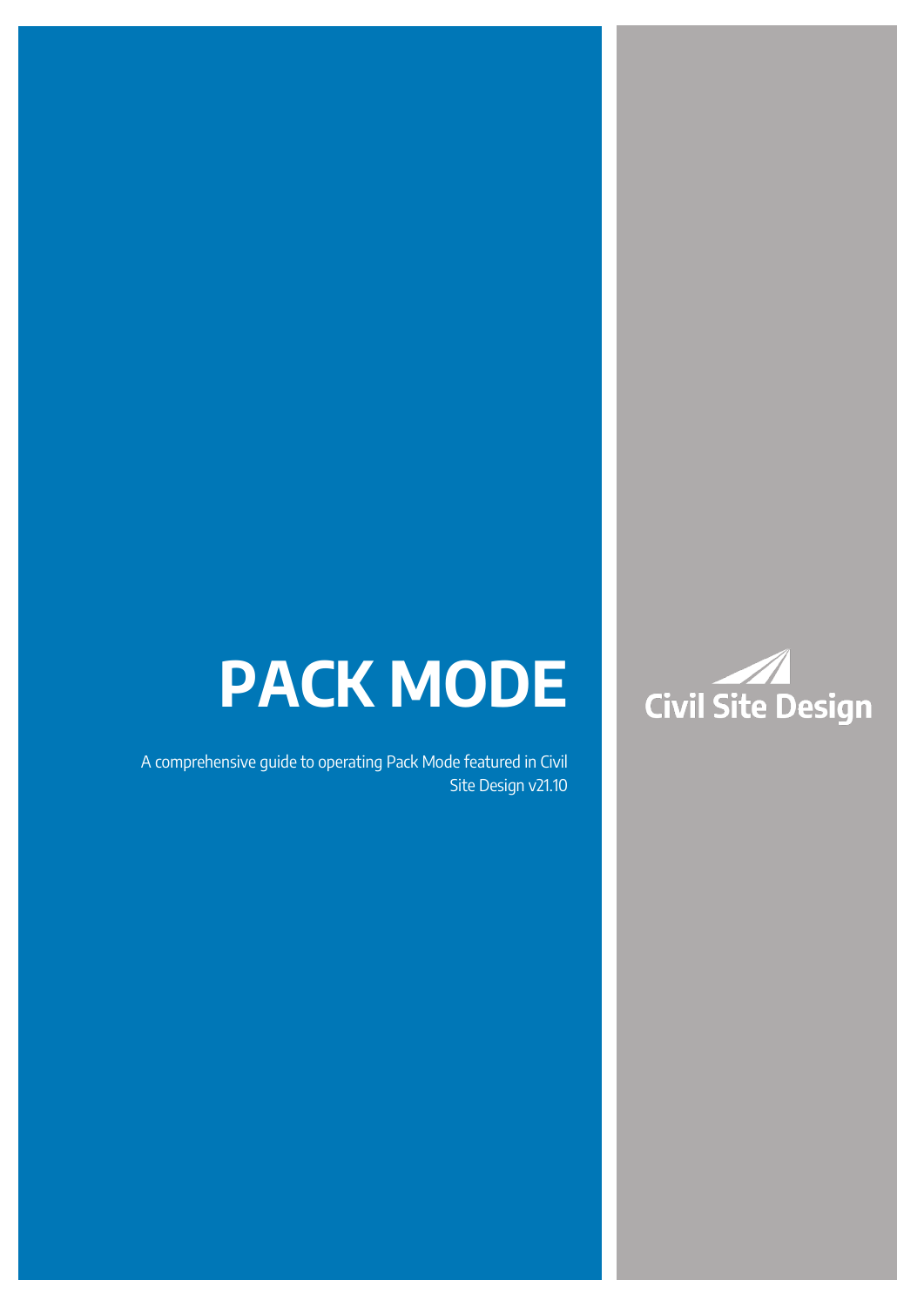

# Contents

| $\bullet$ . |  |
|-------------|--|
| $\bullet$   |  |
|             |  |
|             |  |



| $\bullet$ |  |
|-----------|--|
| $\bullet$ |  |
|           |  |
|           |  |
| $\bullet$ |  |
|           |  |
|           |  |





| 6 Problems packing unpacking the data |  |
|---------------------------------------|--|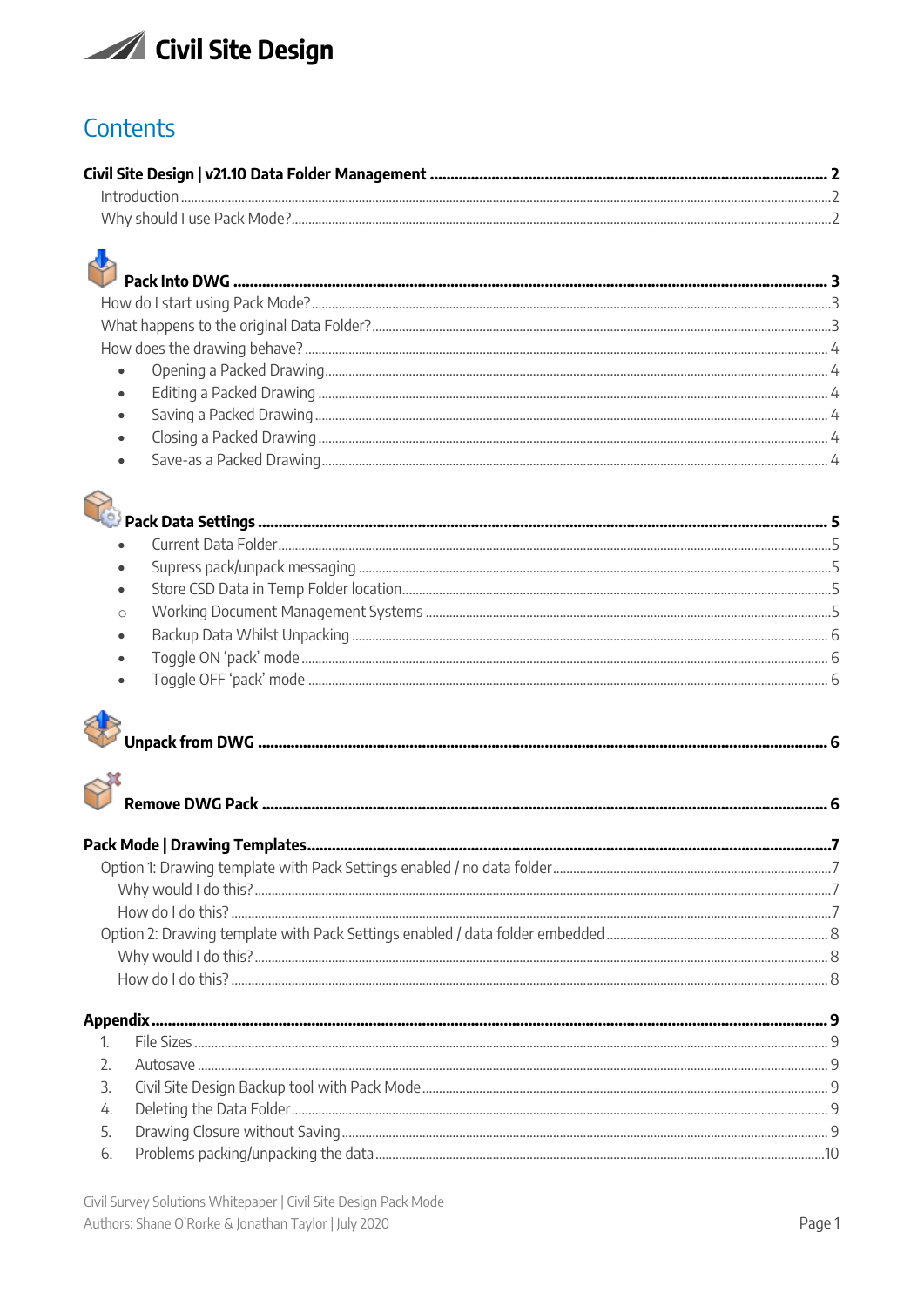

# <span id="page-2-0"></span>**Civil Site Design | v21.10 Data Folder Management**

### <span id="page-2-1"></span>**Introduction**

Civil Site Design v21.10 has a new option for storing Civil Site Design Data.

This new mode of storage allows users to pack the entire Civil Site Design Data Folder **inside** the drawing, offering significant benefits for portability of your design, simplifying version control and facilitating seamless sharing with document management systems.

This new system is call **Pack Mode**.

In all CAD platforms, the data packing commands are found on the Ribbon under the new Data Manage Tab (formerly Data Share):



# <span id="page-2-2"></span>**Why should I use Pack Mode?**

When 'Pack Mode' is enabled, the act of saving the drawing will automatically copy a snapshot of your Civil Site Design Data inside the drawing. The copy is compressed meaning your combined drawing and data folder file size will be less.

Users can operate with the same traditional tools and functions whilst working in the project.

Whenever the drawing is saved a snapshot of the data folder is taken, compressed and stored within the drawing, making it entirely portable.

Opening Packed drawings will unpack the data folder to a user defined location, traditionally the same folder as the drawing, allowing drawing editing directly from document management or cloud-based systems.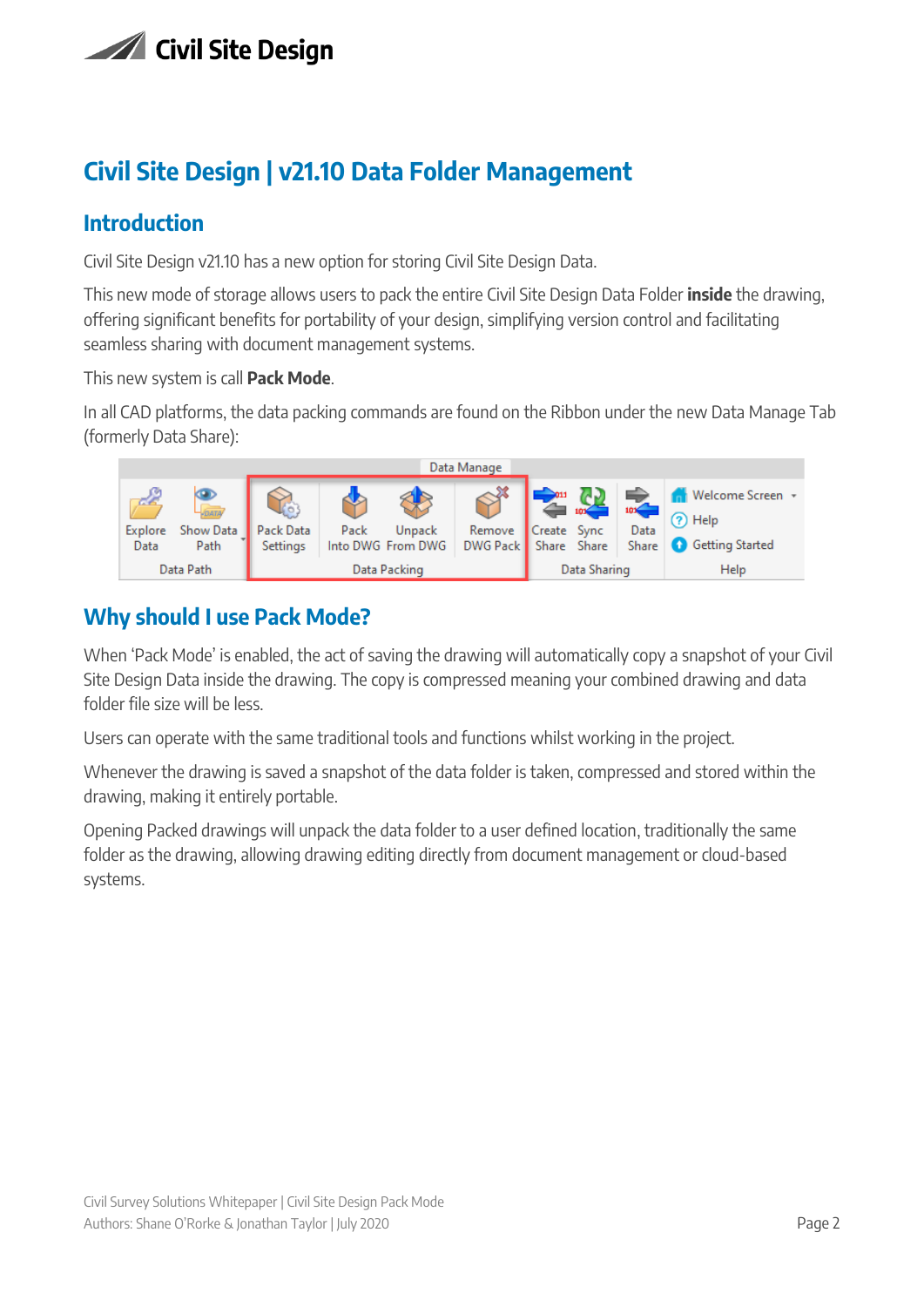

<span id="page-3-0"></span>

# <span id="page-3-1"></span>**How do I start using Pack Mode?**

- 1. Its recommended you start on a project copy or a trial project to understand how it operates.
- 2. Open a drawing and start a design, with the Civil Site Design data being stored solely in the traditional -Data folder located next to the drawing.
- 3. Click on **Pack Into DWG**

A message will display that the data is added to the drawing



This action packs a snapshot of the Civil Site Design Data Folder inside the drawing & ensures Pack Mode is enabled.

Now, whenever you operate the following functions in the drawing, the Civil Site Design Data Folder is zipped (compressed in size) and included in the drawing file.

- Open the drawing
- Save the drawing
- Close the drawing
- Save-as the drawing

### <span id="page-3-2"></span>**What happens to the original Data Folder?**

Civil Site Design is unable to operate with the Data Folder from within the drawing, so, when the drawing is opened & edited, the data is unpacked next to the drawing for editing and functions in the traditional manner.

Remember, when you have your drawing open for editing you still operate the Civil Site Design Data Folder being stored externally to the drawing.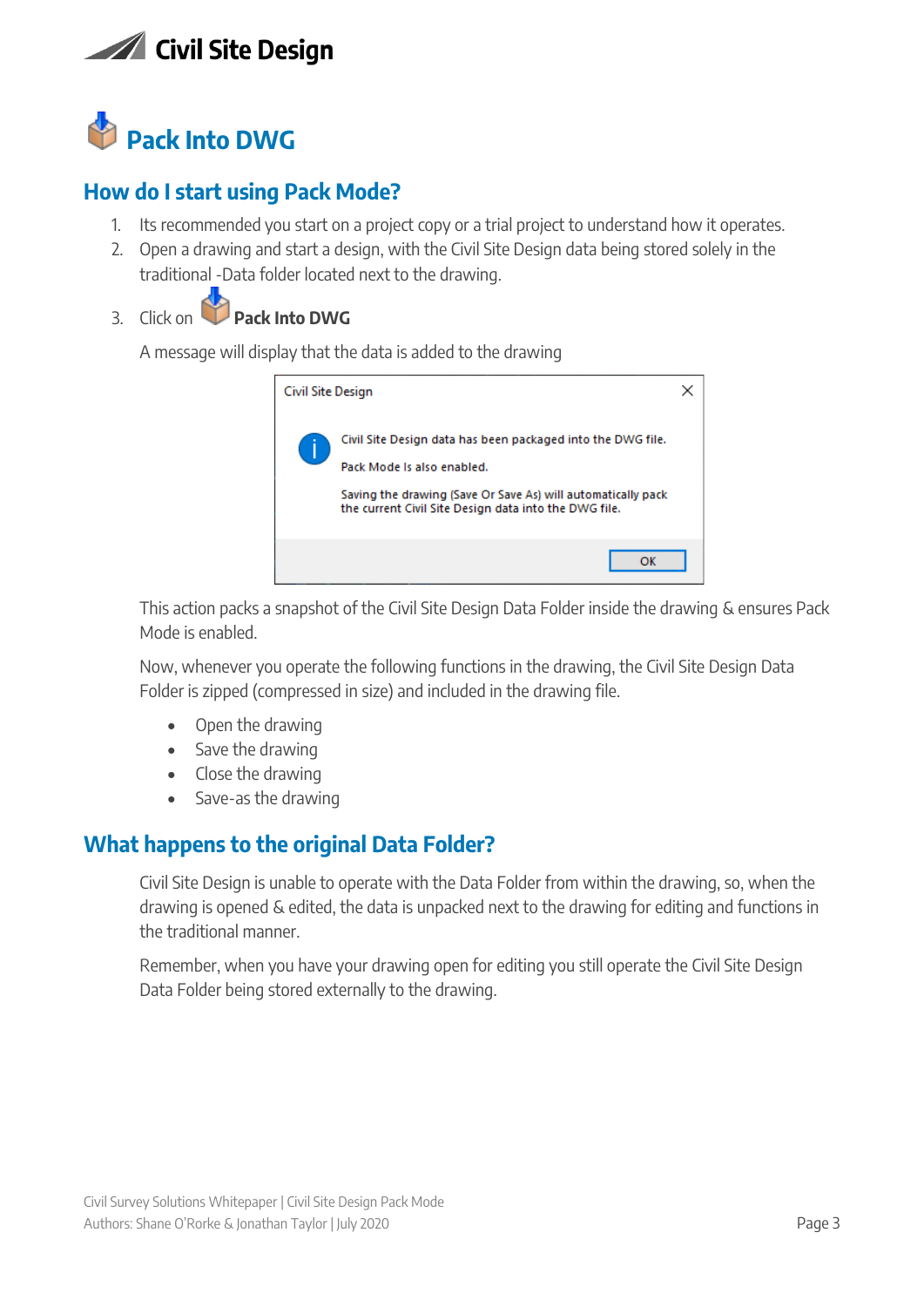

### <span id="page-4-0"></span>**How does the drawing behave?**

#### <span id="page-4-1"></span>• **Opening a Packed Drawing**

The software may prompt you to extract the stored Civil Site Design Data from the drawing.

The Data Folder is extracted from inside the drawing and copied to the local Civil Site Design Data Folder location (by default, this folder is called '<DrawingName>-Data' and located next to the drawing).

#### <span id="page-4-2"></span>• **Editing a Packed Drawing**

Every Civil Site Design command uses the **external** Civil Site Design Data folder. Do not delete this data folder or rename it while you are editing.

#### <span id="page-4-3"></span>• **Saving a Packed Drawing**

When the drawing is saved, the Civil Site Design Data Folder is zipped up (compressed) and embedded (packed) in the drawing.

All drafting and the Civil Site Design data is saved in the single drawing (.dwg) file. The data folder used during editing will still remain next to the drawing.

#### <span id="page-4-4"></span>• **Closing a Packed Drawing**

When the drawing is closed you may be prompted to pack the data into the drawing, followed by the usual drawing save prompt from your CAD system:

- o Choosing **Yes** will result in the Civil Site Design Data Folder being zipped up and embedded (packed) in the drawing.
- o Choosing **No** will close the drawing and maintain the previously packed data in the drawing.

Internally the system flags that the drawing is closed.

#### <span id="page-4-5"></span>• **Save-as a Packed Drawing**

As part of saving the drawing with a different name/location, the software will:

- o Copy (Pack) the Civil Site Design Data Folder into the drawing.
- o Rename & Relocate the drawing as per the save-as instructions.
- o Unpack the saved data from inside the drawing to the new Civil Site Design Data Folder location.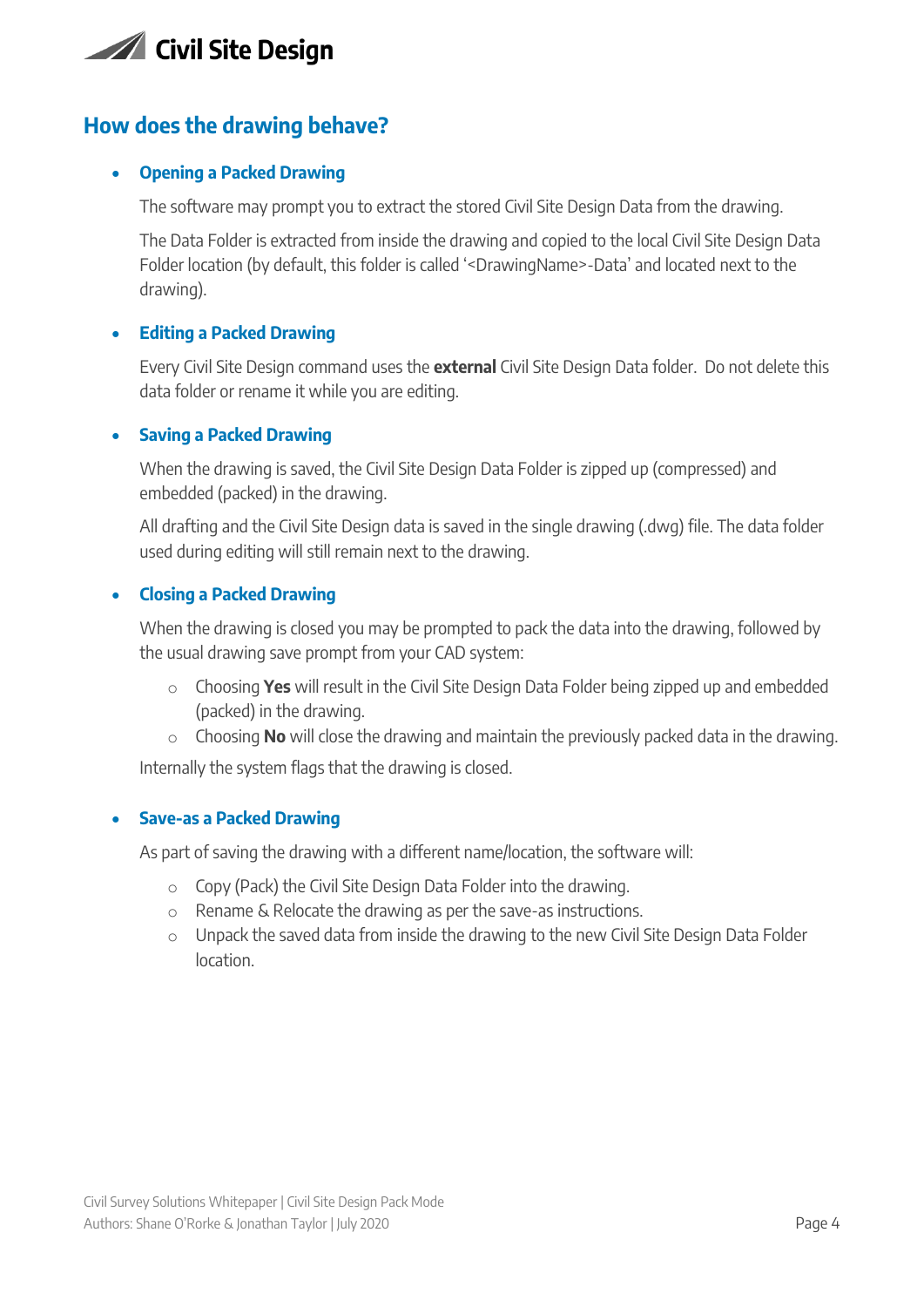# <span id="page-5-0"></span>**Pack Data Settings**

<span id="page-5-1"></span>This command allows user to manage the packing/unpacking of the data for the current drawing.

#### • **Current Data Folder**

This shows where the external Civil Site Design Data Folder is be stored for the drawing.

#### <span id="page-5-2"></span>• **Supress pack/unpack messaging**

To stop receiving messages about packing/unpacking, you can toggle this option on/off.

When ticked on, opening the drawing will automatically unpack the Civil Site Design Data folder. Every save or save-as action will automatically pack the Civil Site Design Data folder into the drawing, **without** displaying a message.

| <b>C</b> Project Data Storage                                               | ×          |  |  |
|-----------------------------------------------------------------------------|------------|--|--|
| <b>Current Data Folder</b>                                                  |            |  |  |
| C:\Users\jt\AppData\Local\Temp\CSD\Pack Mode Basics\AdvRoads-10\            |            |  |  |
| Pack Mode Settings                                                          |            |  |  |
| Suppress pack/unpack messaging                                              |            |  |  |
| $\triangledown$ Store CSD data in temp folder location                      |            |  |  |
| Note: If ticked off, CSD data will reside in same directory as the dwg file |            |  |  |
| Temp folder                                                                 |            |  |  |
| C:\Users\jt\AppData\Local\Temp\CSD                                          | Set Folder |  |  |
|                                                                             | Reset      |  |  |
| ○ Backup data whilst unpacking                                              |            |  |  |
| Note: Current CSD data is backed up before the packed data is opened        |            |  |  |
| Pack Settings                                                               |            |  |  |
| Toggle ON 'pack' mode<br>Toggle OFF 'pack' mode                             |            |  |  |
| Packed mode: ON                                                             |            |  |  |
| OK                                                                          | Cancel     |  |  |

#### <span id="page-5-3"></span>• **Store CSD Data in Temp Folder location**

Traditionally, when you start a Civil Site Design command on a new drawing, a copy of the Common Folder Settings is taken and used to create your new Data Folder.

This command will enable users to set a custom location for the Data Folder. This is useful if there is a set folder on each user's computer or a network location for the local data edit folder.

By default, Civil Site Design will offer users a default folder location:

#### C:\Users\\*NAME\*\AppData\Local\Temp\CSD

<span id="page-5-4"></span>Users can change the folder by clicking on the **Set Folder** button. **Reset** will revert back to the current user's temp folder.

#### o **Working Document Management Systems**

For applications such as **BIM360®**, where the drawing is edited directly in the 'cloud storage' location, it is recommended to adjust the local data store location. Otherwise, the Data folder would also get backed up in the cloud storage folder (slowing the system down with updating files during editing).

Using the Temp folder location above enables the Civil Site Design Data Folder to be unpacked during editing, whilst the drawing is still located on the document management system. When the drawing is saved or closed, the data folder is packed back into the drawing without the need to be stored externally.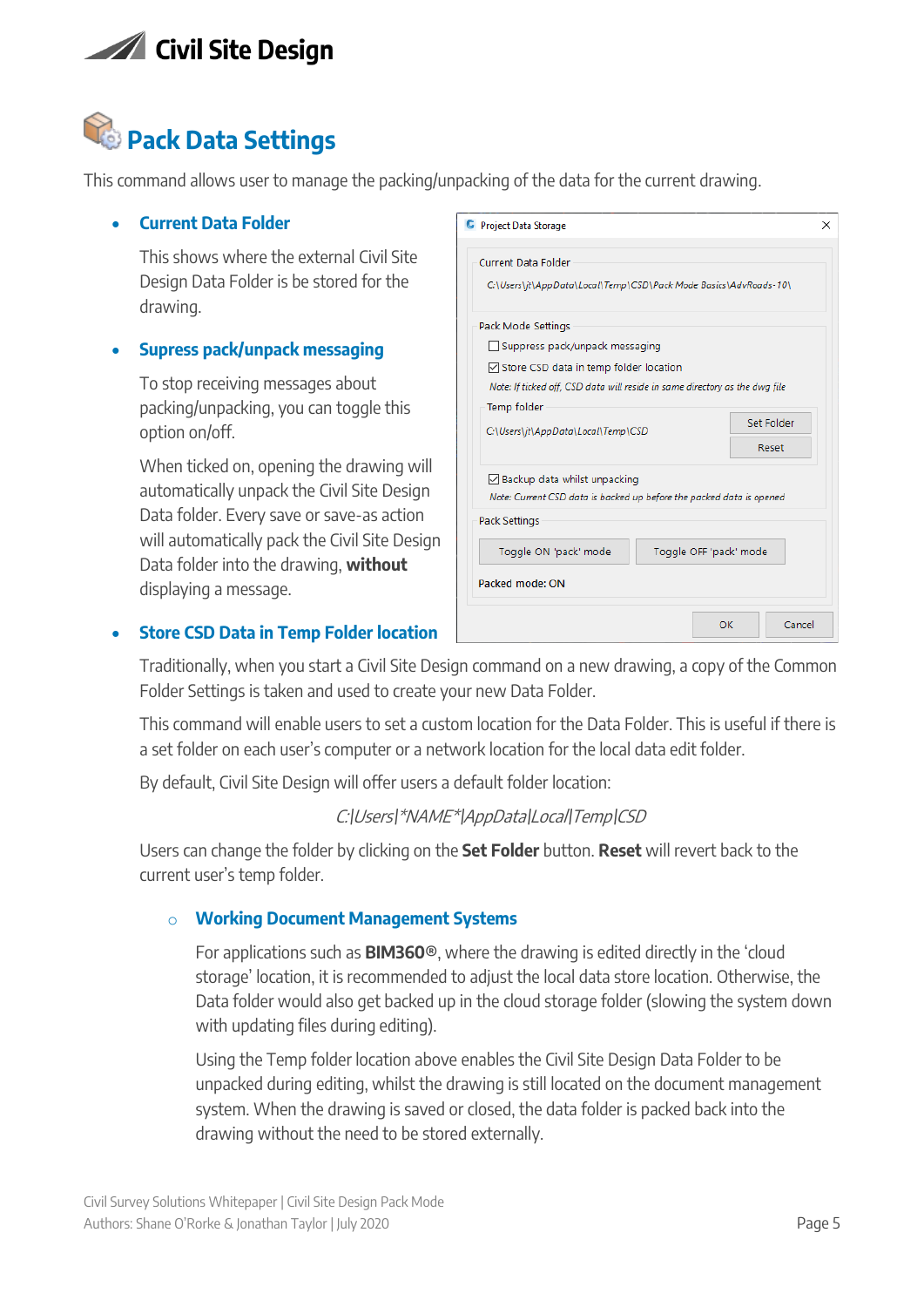#### <span id="page-6-0"></span>• **Backup Data Whilst Unpacking**

This will create a .zip backup file of the existing external data folder (if it exists), whenever the drawing is unpacked (this occurs when you open the drawing or the **Unpack from DWG** command is run).

The backup .zip file contains the local Civil Site Design Data Folder from the most recent time the data was packed into the drawing. It is replaced whenever the drawing is unpacked and is placed in the same location as the drawing.

This is useful as a backup in case a packing/unpacking error was to occur.

See the Appendix for more information about using the backup file.

#### <span id="page-6-1"></span>• **Toggle ON 'pack' mode**

This executes similarly to the **Pack Into DWG** command, except you can opt to not copy the Civil Site Design Data Folder into the drawing.

See the Drawing Template section below to see how this works.

#### <span id="page-6-2"></span>• **Toggle OFF 'pack' mode**

This matches the **Remove DWG Pack** command and removes the Civil Site Design data from the drawing and relies solely on the local / networked Civil Site Design Data Folder for all saving and editing.

# <span id="page-6-3"></span>**Unpack from DWG**

The Unpack command allows users to extract the Civil Site Design data from inside the drawing and replace the current active data folder. This could be useful if you want to roll back design changes made since your last drawing save.

**Caution!** If you have been editing a project and have not packed the data back into the drawing, do **NOT** click this button unless you want to roll back your edits.

| Unpack CSD Data                                                                                                                                             |  |
|-------------------------------------------------------------------------------------------------------------------------------------------------------------|--|
| Are you sure you want to unpack CSD data that is currently stored in<br>the DWG?<br>Warning: Current CSD data (stored in -Data folder) will be overwritten. |  |
|                                                                                                                                                             |  |
| No.<br><b>Yes</b>                                                                                                                                           |  |

<span id="page-6-4"></span>

To remove the data from the drawing and return to the previous mode of Civil Site Design data management, click on **Remove DWG Pack**.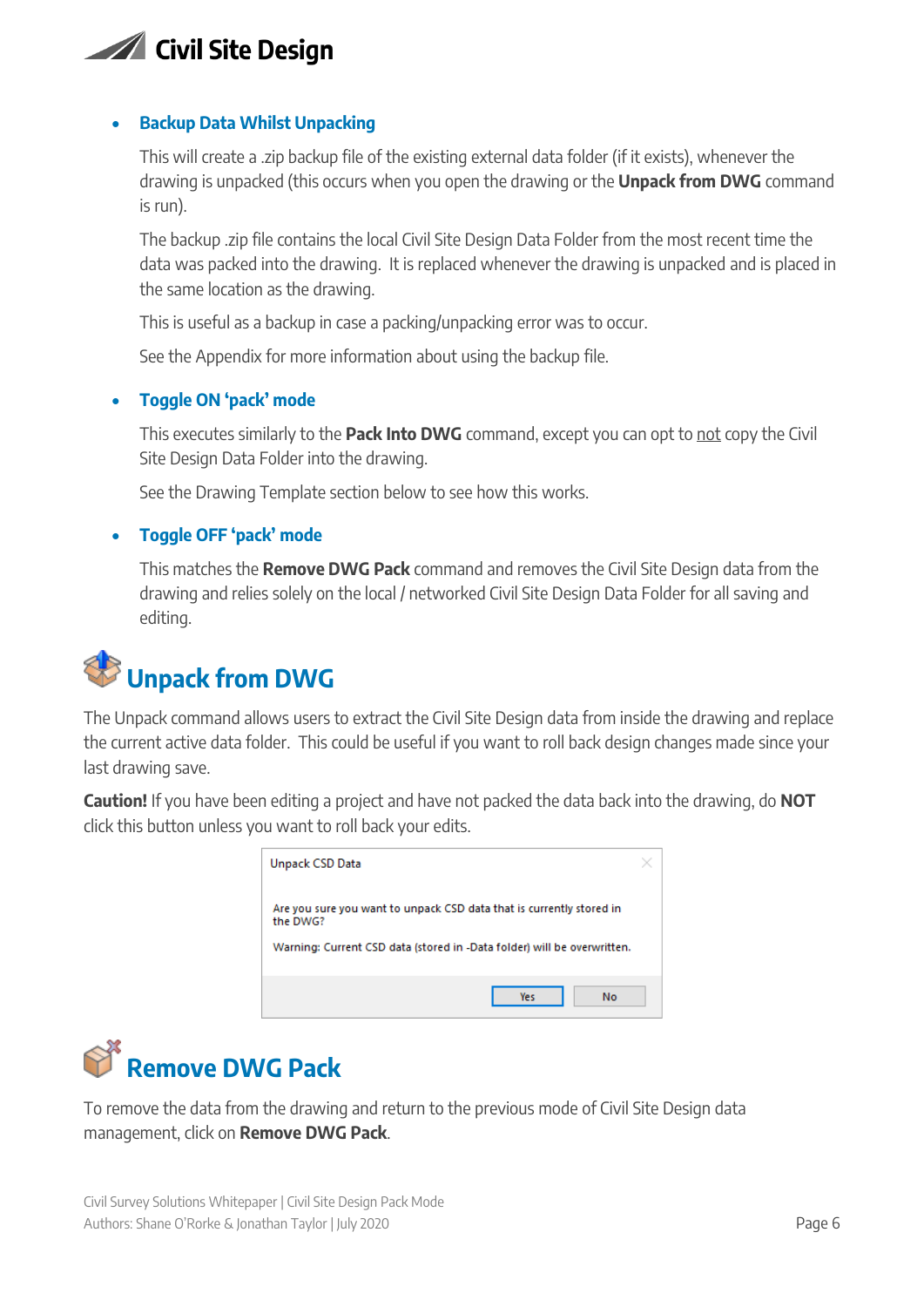

After you do this and save, the data inside the drawing is removed and the only source of data is the external Civil Site Design Data Folder, replicating traditional functionality.

# <span id="page-7-0"></span>**Pack Mode | Drawing Templates**

Users may decide to operate with the data packing as the default. Each time a project is started with a Drawing Template (.dwt), Pack Mode can be setup & enabled.

Users have two options in the way Pack Mode can be added to a Drawing Template (.dwt).

# <span id="page-7-1"></span>**Option 1:** Drawing template with Pack Settings enabled / no data folder

#### <span id="page-7-2"></span>**Why would I do this?**

Traditionally, when you start a Civil Site Design command on a new drawing, a copy of the Common Folder Settings is taken and used to create your new data folder.

With this option, each time a user starts a drawing using the drawing template, a new data folder is created from the Common Folder, with the Pack Mode Settings enabled.

When you start a new project, the Pack Mode Settings will be used & a new data folder will be created immediately, inheriting the current Common Folder settings.

#### <span id="page-7-3"></span>**How do I do this?**

- 1. File -> New and select your Drawing Template (.dwt)
- 2. Save the file as a .dwt file to a location of your choosing.
- 3. Run the command **Pack Data Settings**
- 4. Toggle the following settings on/off:
	- Suppress pack/unpack messaging
	- Store Civil Site Design data in temp folder location
	- Backup the data folder during Packing
- 5. Click **Toggle ON 'pack' mode**.

When prompted whether to pack in the data folder, select **NO\*** (the template is intended to be a clean drawing with no Civil Site Design Data Folder included, but with Pack Mode on)

- 6. Click **OK** to exit the form.
- 7. File -> Save the drawing template. At the prompt to pack into the drawing, select **NO\*.**
- 8. File -> Close the drawing template.
- **\*** By choosing **NO**, a data folder will **not** be packed into the drawing.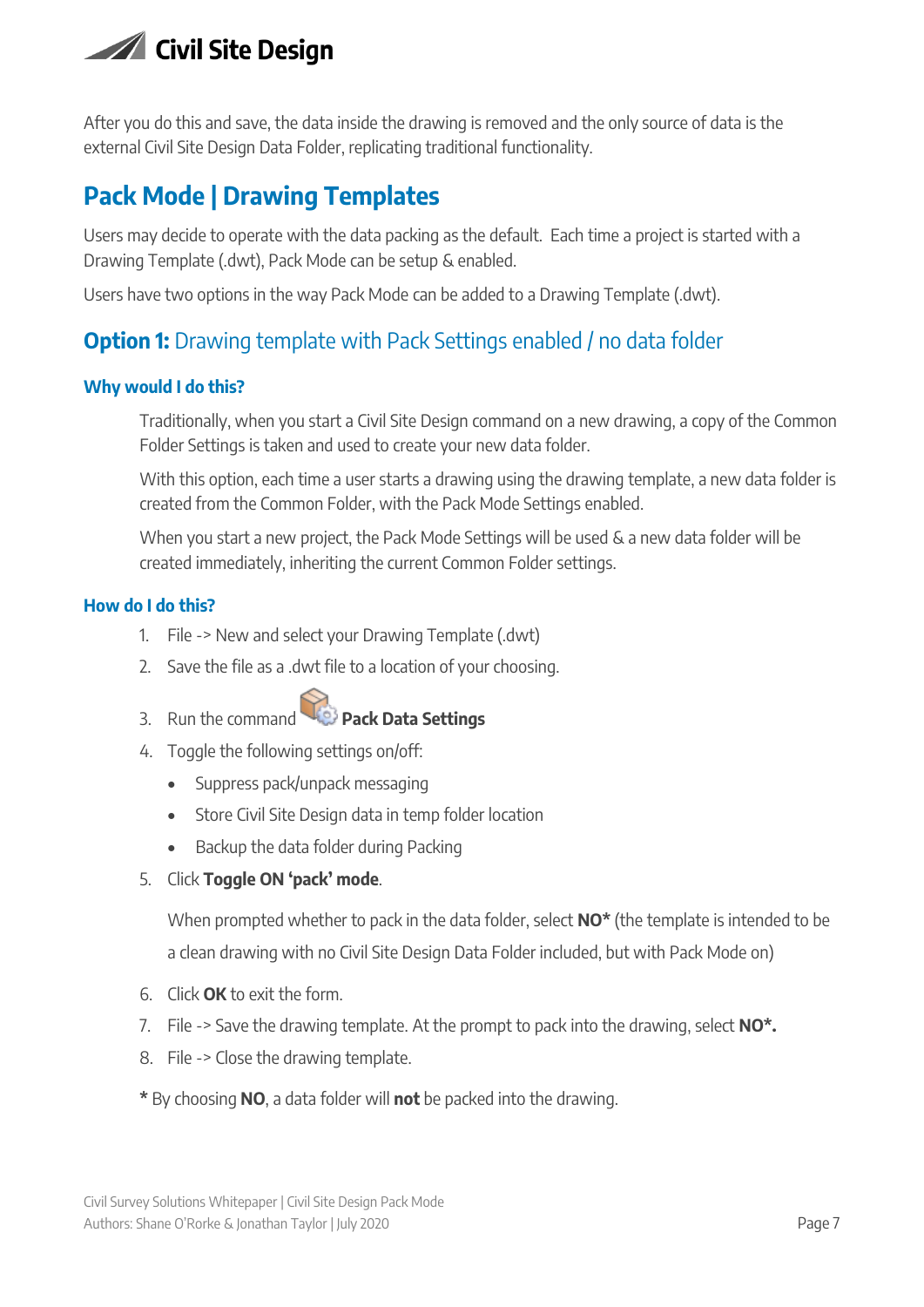# <span id="page-8-0"></span>**Option 2:** Drawing template with Pack Settings enabled / data folder embedded

#### <span id="page-8-1"></span>**Why would I do this?**

If you have to work with multiple Civil Site Design settings (for different organisations), it could be of benefit to embed the Civil Site Design settings files inside the drawing.

With this option, each time a user starts a drawing using the drawing template, the Pack Mode Settings are enabled with a data folder already created inside the drawing. No Common Folder Settings are inherited.

#### <span id="page-8-2"></span>**How do I do this?**

- 1. File -> New and select your Drawing Template (.dwt)
- 2. Save the file as a .dwt file to a location of your choosing.
- 3. Run the command **Pack Data Settings**
- 4. Toggle the following settings on/off:
	- Suppress pack/unpack messaging
	- Store Civil Site Design data in temp folder location
	- Backup the data folder during Packing
- 5. Click **Toggle ON 'pack' mode**.

When prompted whether to pack in the data folder, select **YES\*** (the template will have a Civil Site Design Data Folder included)

- 6. Click **OK** to exit the form.
- 7. File -> Save the drawing template. At the prompt to pack into the drawing, select **YES\*.**
- 8. File -> Close the drawing template.
- **\*** By choosing **YES,** the data folder will be packed into the drawing.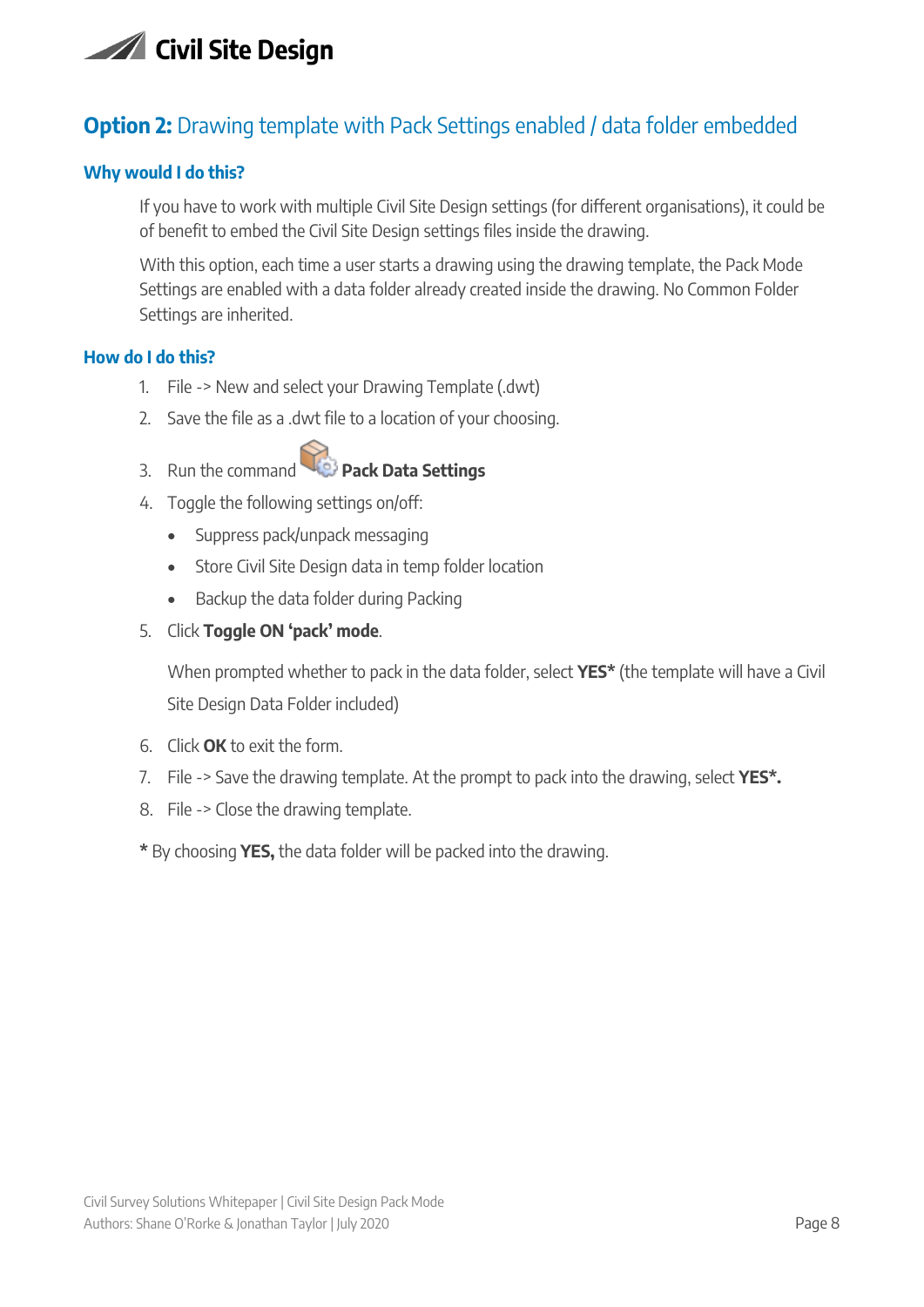

# <span id="page-9-0"></span>**Appendix**

# <span id="page-9-1"></span>**1. File Sizes**

If the zipped size is excessive (**>60mb**) the packing process will be halted. The bigger the drawing, the slower the open, save or close.

### <span id="page-9-2"></span>**2. Autosave**

Users CAD platform 'autosave' function does not trigger Civil Site Design to copy the data into the drawing.

# <span id="page-9-3"></span>**3. Civil Site Design Backup tool with Pack Mode**

Its recommended users **turn off** the backup options (Active Drawing Settings > Miscellaneous tab) to prevent bloating the size of the drawing, and remove the Backup folder from the Civil Site Design Data Folder

### <span id="page-9-4"></span>**4. Deleting the Data Folder**

When a Packed drawing has been closed, the working Data Folder may still be present next to the drawing or residing in the Temp folder location.

The data folder will have been packed into the drawing; however, the software will **NOT** delete the working data folder when the drawing is closed.

Users working on older version of Civil Site Design require the data folder to be residing in the same folder as the drawing. If the folder is not deleted, the data can still be accessed in the traditional manner.

Users can still choose to delete the working data folder if they know the packing has completed successfully and unpack the data when the drawing is next opened. This process could be useful when operating with the Temp folder location to clean out historical data folders and reduce the amount of space being used.

# <span id="page-9-5"></span>**5. Drawing Closure without Saving**

If your session closes unexpectedly and you don't get the opportunity to save, the data packed into the drawing may be older than the data stored externally. The software checks that the drawing was 'closed' by the user and will flag with a message that the external data may be more current than the data saved in the drawing.

If this occurs then do the following:

- When asked whether or not to unpack, click on **No**. The drawing will then simply refer to the external data folder location for the design information.
- Save the drawing. When you save, the drawing will copy in the latest data from the external Civil Site Design Data Folder.